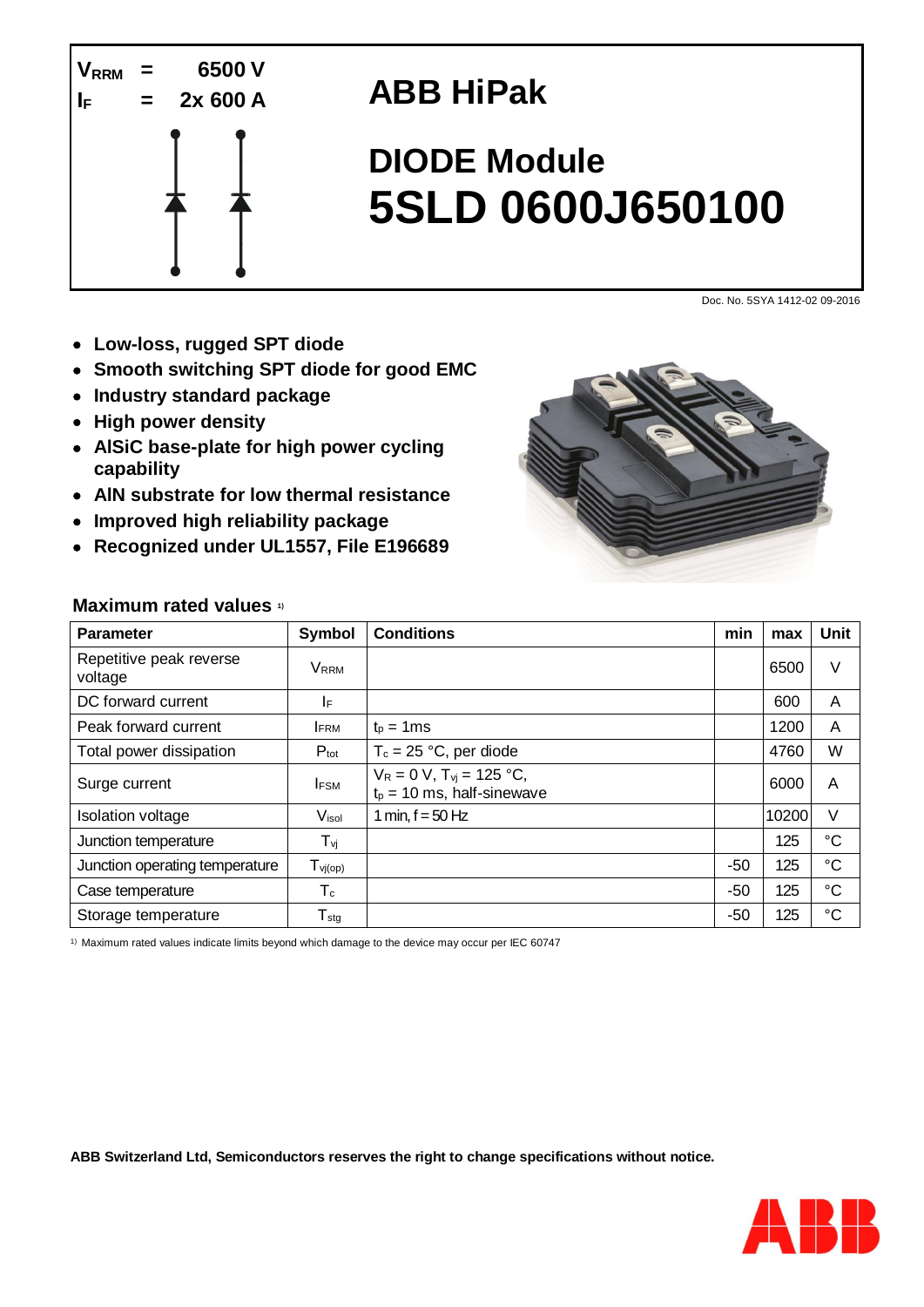#### **Diode characteristic values 2)**

| <b>Parameter</b>           | Symbol                   | <b>Conditions</b>                                                                                                                               |                                 | min | typ  | max | Unit      |  |
|----------------------------|--------------------------|-------------------------------------------------------------------------------------------------------------------------------------------------|---------------------------------|-----|------|-----|-----------|--|
| Forward voltage 3)         | VF                       | $I_F = 600 A$                                                                                                                                   | $T_{vi} = 25 °C$                |     | 3.2  | 3.8 | $\vee$    |  |
|                            |                          |                                                                                                                                                 | $T_{vi}$ = 125 °C               |     | 3.4  | 4.0 |           |  |
|                            |                          | $V_R = 6500 V$                                                                                                                                  | $T_{vi} = 25 °C$                |     |      | 6   | mA        |  |
| Continuous reverse current | $I_R$                    |                                                                                                                                                 | $T_{\text{vi}}$ = 125 °C        |     | 35   | 75  |           |  |
|                            |                          |                                                                                                                                                 | $T_{vi} = 25 °C$                |     | 790  |     | A         |  |
| Reverse recovery current   | $\mathsf{l}_{\text{rr}}$ | $V_R = 3600 V$ .<br>$I_F = 600 A$ ,<br>$V_{GE} = \pm 15 V,$<br>$di/dt = 2500$ A/ $\mu$ s<br>$L_{\sigma}$ = 280 nH<br>inductive load,<br>switch: | $T_{vi}$ = 125 °C               |     | 990  |     |           |  |
|                            | $Q_{rr}$                 |                                                                                                                                                 | $T_{\text{vi}} = 25 \text{ °C}$ |     | 700  |     | μC        |  |
| Recovered charge           |                          |                                                                                                                                                 | $T_{\text{vj}}$ = 125 °C        |     | 1200 |     |           |  |
| Reverse recovery time      | $t_{rr}$                 |                                                                                                                                                 | $T_{vi} = 25 °C$                |     | 1700 |     | ns        |  |
|                            |                          |                                                                                                                                                 | $T_{\text{vj}}$ = 125 °C        |     | 2200 |     |           |  |
| Reverse recovery energy    | $E_{rec}$                |                                                                                                                                                 | $T_{\text{vi}} = 25 \text{ °C}$ |     | 1100 |     | mJ        |  |
|                            |                          |                                                                                                                                                 | $T_{vi}$ = 125 °C               |     | 2200 |     |           |  |
| Module stray inductance    | $L_{\sigma}$ AC          | per diode                                                                                                                                       |                                 |     | 36   |     | nH        |  |
| Resistance, terminal-chip  | $RAA+CC$                 | per diode                                                                                                                                       | $T_c = 25 °C$                   |     | 0.2  |     | $m\Omega$ |  |
|                            |                          |                                                                                                                                                 | $T_c = 125 °C$                  |     | 0.3  |     |           |  |

<sup>2)</sup> Characteristic values according to IEC 60747 - 2

<sup>3)</sup> Forward voltage is given at chip level

### **Thermal properties 4)**

| <b>Parameter</b>                                | Symbol             | <b>Conditions</b>                                                | min | tvp   | max   | Unit |
|-------------------------------------------------|--------------------|------------------------------------------------------------------|-----|-------|-------|------|
| Diode thermal resistance<br>junction to case    | $R_{th(i-c)DIODE}$ |                                                                  |     |       | 0.021 | K/W  |
| Diode thermal resistance 5)<br>case to heatsink |                    | $R_{th(c-s)DIODE}$ diode per switch, $\lambda$ grease = 1W/m × K |     | 0.018 |       | K/W  |

#### **Mechanical properties 4)**

| <b>Parameter</b>           | <b>Symbol</b>         | <b>Conditions</b>                          |                | min                        | typ        | max | <b>Unit</b> |
|----------------------------|-----------------------|--------------------------------------------|----------------|----------------------------|------------|-----|-------------|
| <b>Dimensions</b>          | $L \times W \times H$ | Typical, see outline drawing               |                | $130 \times 140 \times 48$ |            | mm  |             |
| Clearance distance in air  | da                    | according to IEC 60664-1                   | Term, to base: | 40                         |            |     | mm          |
|                            |                       | and EN 50124-1                             | Term, to term: | 26                         |            |     |             |
| Surface creepage distance  | $d_s$                 | according to IEC 60664-1<br>and EN 50124-1 | Term. to base: | 64                         |            |     | mm          |
|                            |                       |                                            | Term, to term: | 56                         |            |     |             |
| Comparative tracking index | <b>CTI</b>            |                                            |                |                            | $\geq 600$ |     |             |
|                            | $M_{\rm s}$           | Base-heatsink, M6 screws                   |                | 4                          |            | 6   | Nm          |
| Mounting torques 5)        | $M_{t1}$              | Main terminals, M8 screws                  |                | 8                          |            | 10  |             |
| Mass                       | m                     |                                            |                |                            | 980        |     | g           |

4) Thermal and mechanical properties according to IEC 60747 – 15

5) For detailed mounting instructions refer to ABB document no. 5SYA 2039 - 01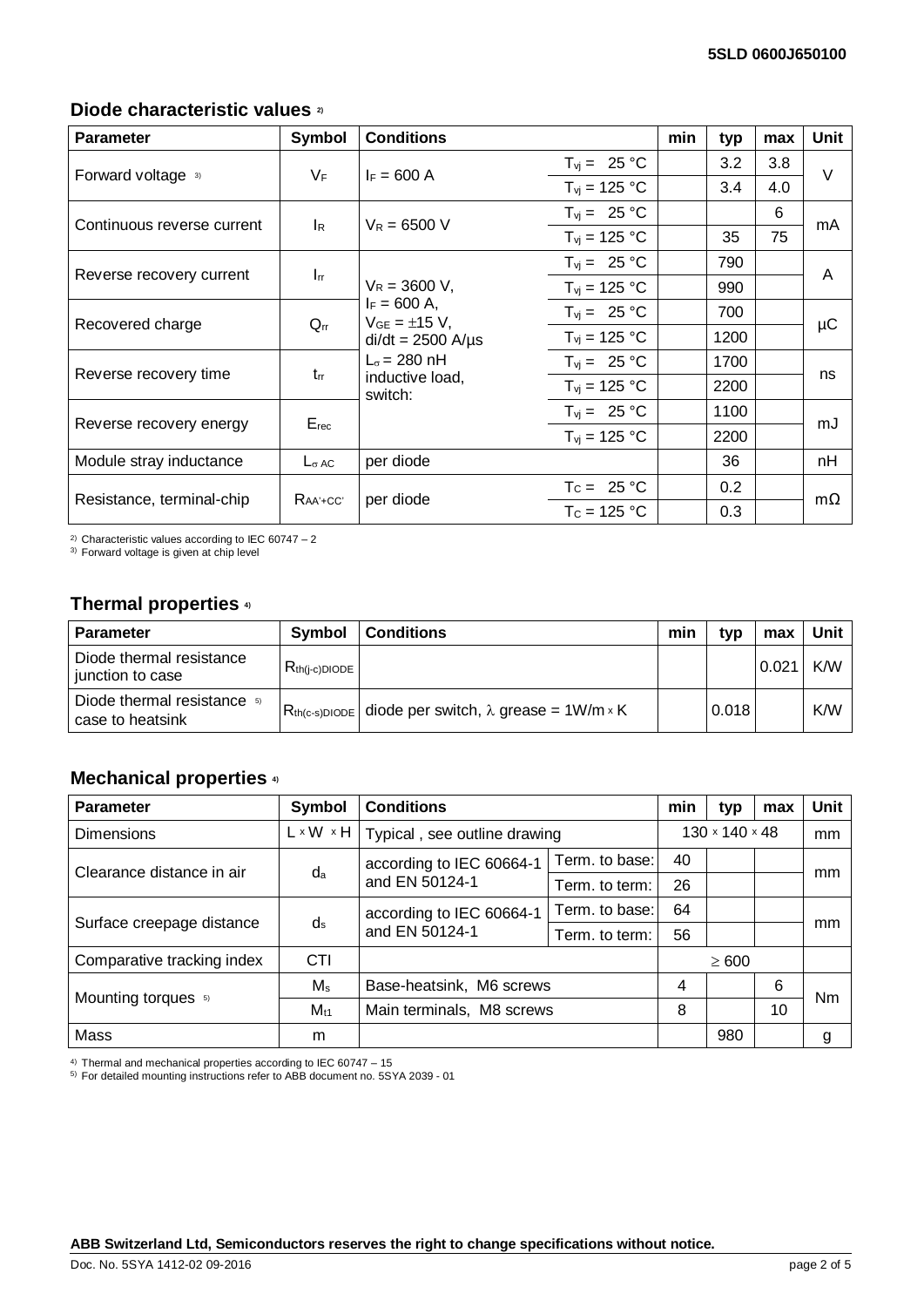#### **Electrical configuration**



#### **Outline drawing 5)**



5) For detailed mounting instructions refer to ABB document no. 5SYA 2039 - 01

**This is an electrostatic sensitive device, please observe the international standard IEC 60747-1, chap. VIII. This product has been designed and qualified for industrial level.**

**ABB Switzerland Ltd, Semiconductors reserves the right to change specifications without notice.**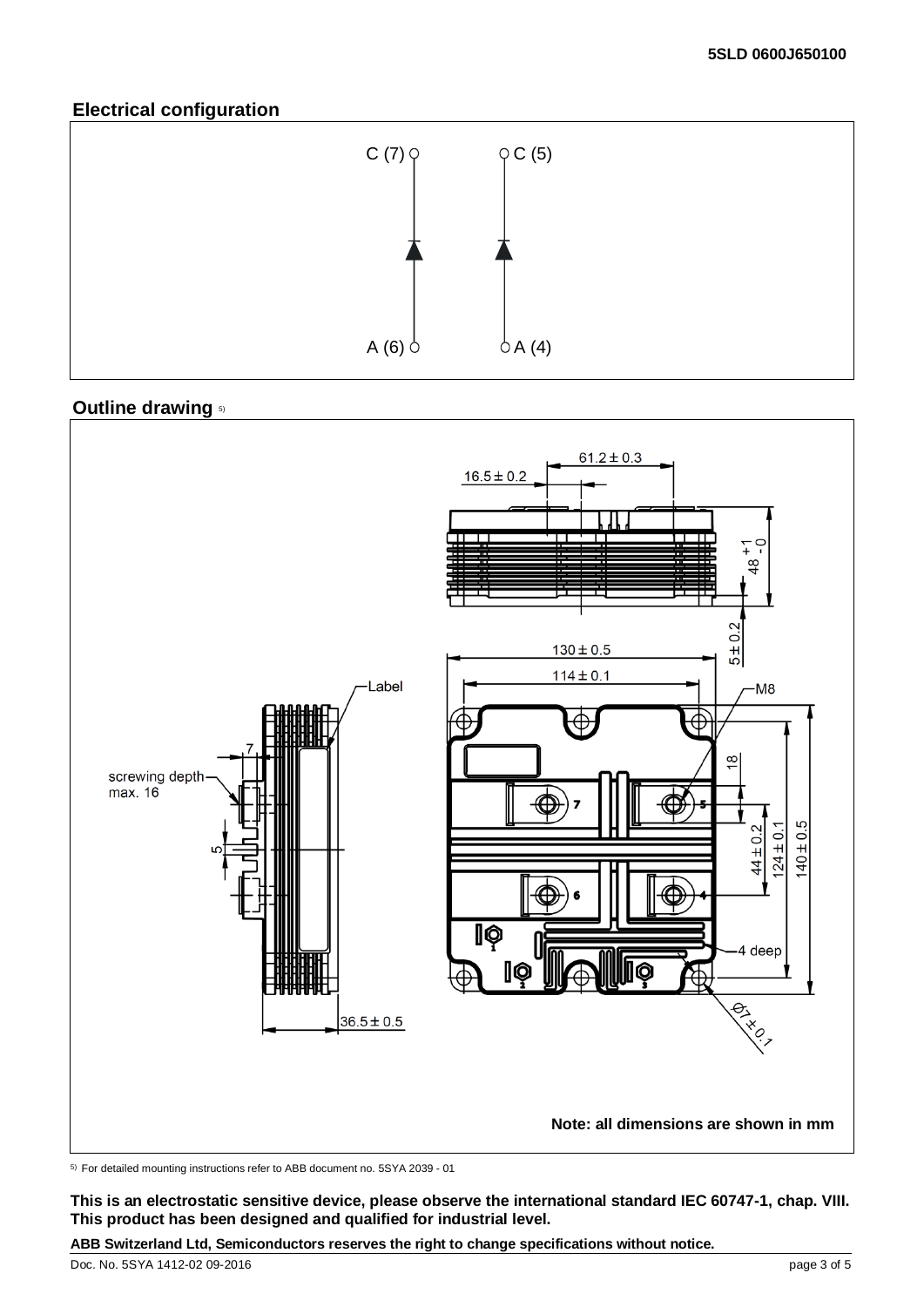

**ABB Switzerland Ltd, Semiconductors reserves the right to change specifications without notice.**